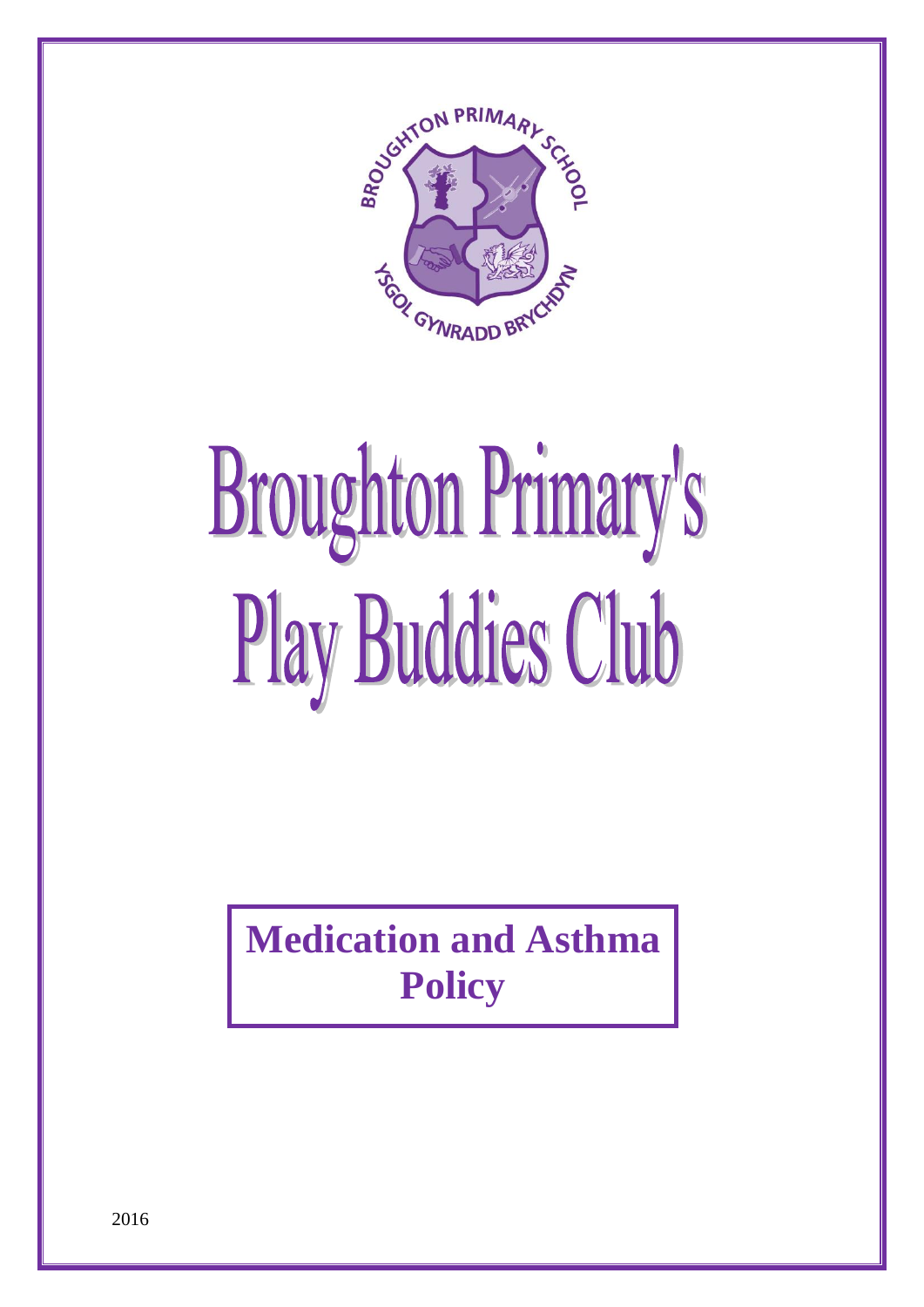# Administration of Medicines Policy

### Introduction/Rationale

When school is asked to administer a prescribed medicine or treatment to a pupil and the Headteacher agrees, then appropriate procedures are to be followed.

Staff recognise that they have a professional duty to safeguard the Heath and Safety of all of our pupils. They are aware of their duty to act as any reasonable parent would to ensure that pupils are healthy and safe on school premises and in our care. This may in exceptional circumstances, require the administration of medicines and taking action in an emergency. This duty extends to teachers on residential and day visits outside of the school.

#### Parental Role

- Parents are required to provide the school with full information about their child's medical needs.
- Parents are responsible for letting the school know if any changes to the prescription or support is needed.
- It is best if at all possible to have medicine prescribed in doses which can be taken outside of the school day. Parents are encouraged to ask their Doctor/Dentist about this.
- Parents are responsible for the disposal of medicines and they should collect them at the end of each half term or sooner.
- Parents are asked to complete the form 'Request to Administer Medicine' or may write a note containing the same information i.e. name of child, date, name of medicine, dosage, permission to administer, time to administer and any other information relating to the condition of the child.

#### Non Prescribed Medicine

School staff should generally not give non prescribed medicine to pupils. However, should a parent require that their child receive pain relief or other such medicine, they are encouraged to administer it if possible at home. In exceptional circumstances the school will agree to administer.

#### Procedure For the Administration of Medicines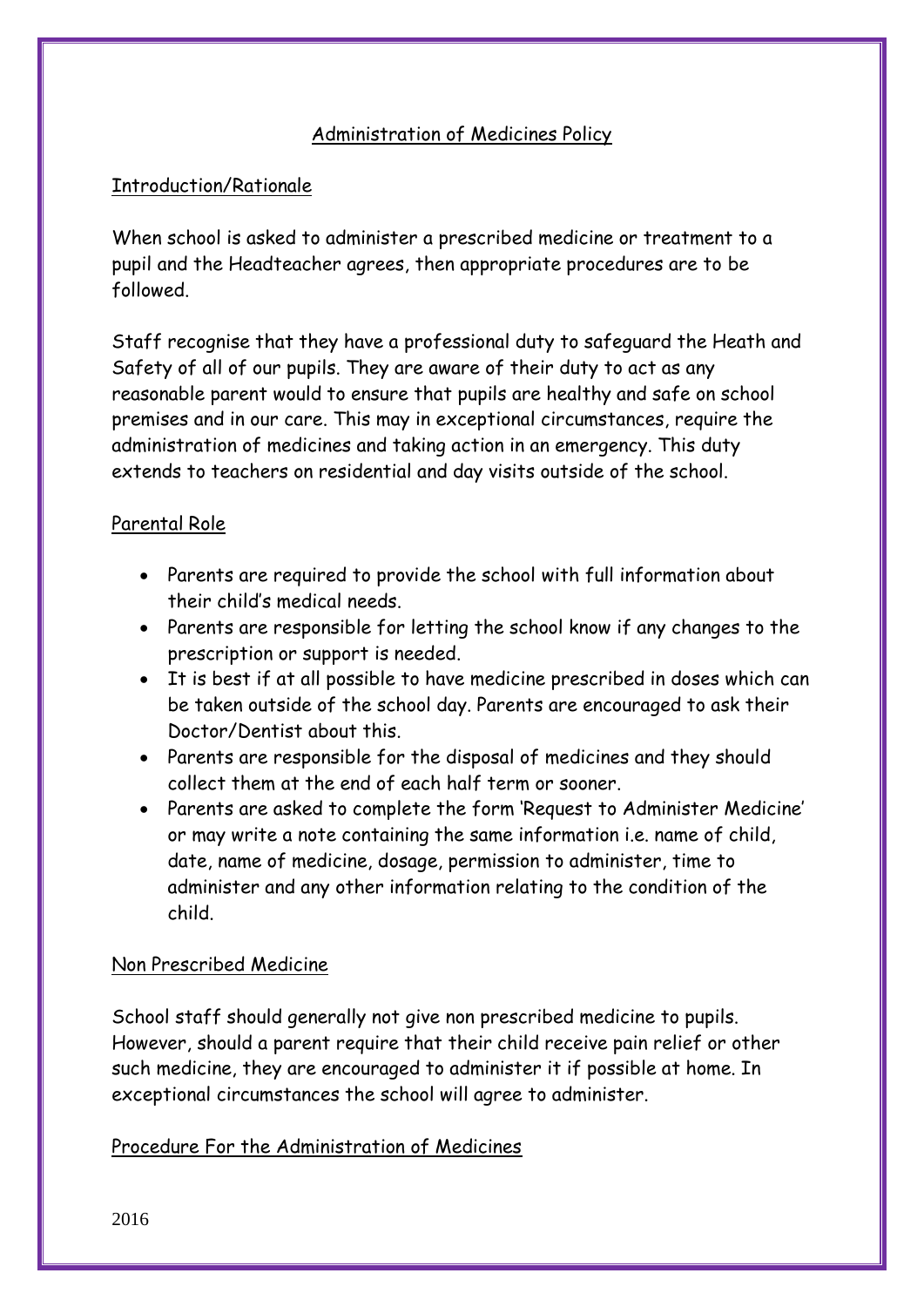- No pupil will be allowed to self administer medicine. This is with the exception of Asthma inhalers which will be supervised by staff if they are needed.
- Medicines will be kept with the authorised staff in a locked container.
- The member of staff administering the medicine will check:
	- 1. Pupils Name
	- 2. Written instructions provided by Parents or Doctor
	- 3. Prescribed dose
	- 4. Expiry date
	- 5. Complete the record sheet and sign
- If in doubt, staff will check with parents or health professionals before administering medicine

# Emergency Procedures

- Staff noticing a deterioration in a pupils health over time should inform a senior member of staff/first aider immediately. Parents will be notified.
- A pupil taken to hospital in an emergency will be accompanied by a member of staff and will remain with the pupil until the parents arrives.

#### Storage

- Medication should only be brought into school when absolutely essential.
- Medicines will be kept where possible with the authorised member of staff.
- Large volumes of medicine will not be stored. Wherever possible the parents should bring the daily required dose only.

# Health Care Plan

Occasionally pupils have medical conditions which if not managed properly could limit their access to education. Such pupils are regarded as having medical needs.

Parents will be invited into school to discuss their child's needs with the class teacher and senior member of staff/ALNCO. The School Nurse will also be included in this meeting and will identify the level of need and draw up a care plan for the individual child.

# Staff Training

A health care plan may highlight the need for staff to receive training in order to best meet the needs of the child. This may encompass training about a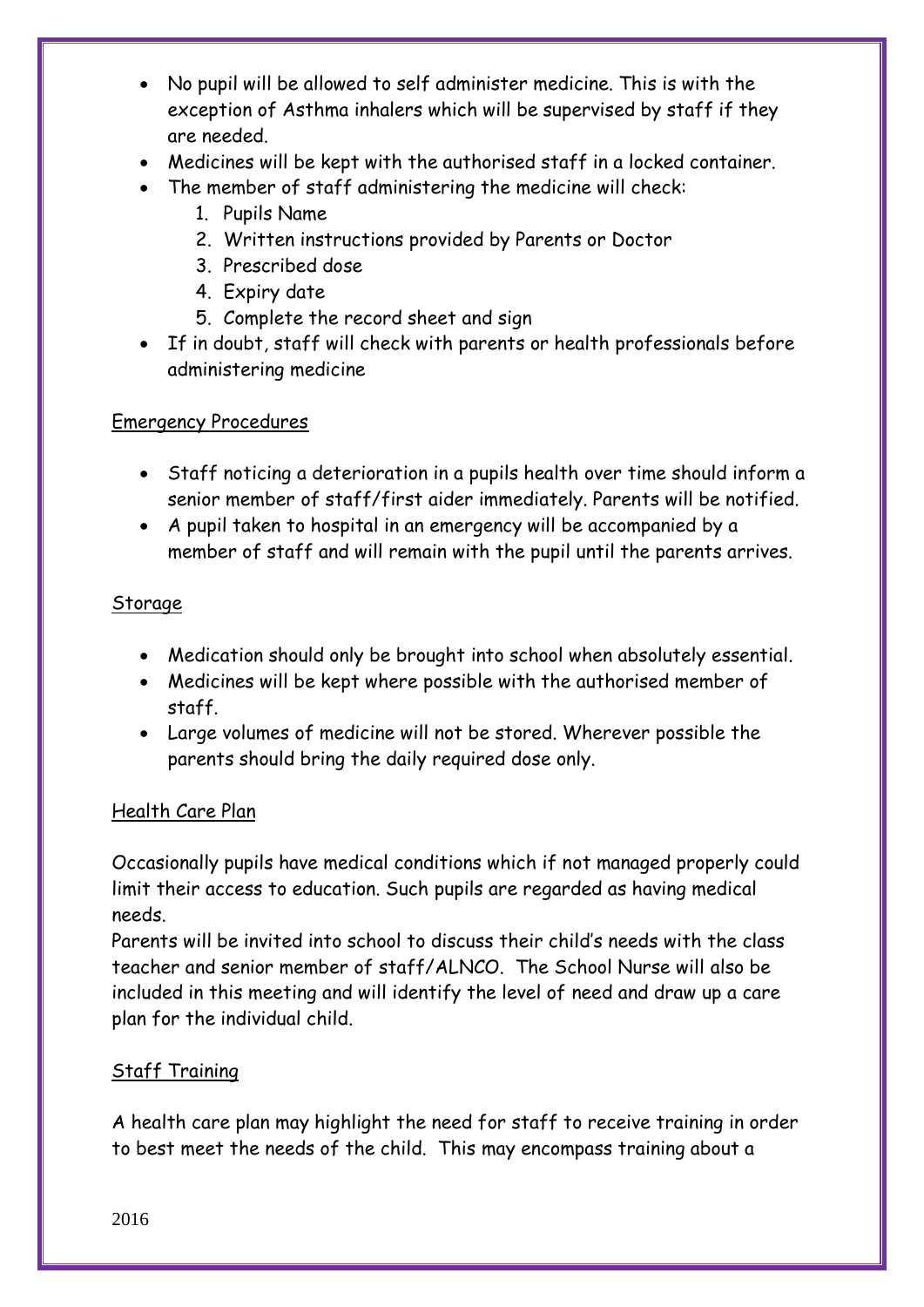specific medical condition or the administration of medication etc. Staff will receive appropriate training from the School Nurse.

### Intimate or Invasive Treatment

Staff will not be expected to administer this kind of medication. Should a pupils health deteriorate to the extent whereby they need such treatment, then advice will be taken and the appropriate emergency procedure will be put into action.

#### **Asthma policy**

It is the policy of Broughton Primary's Play Buddies to promote an effective partnership between all concerned to promote the safety, welfare and best interests of any child with asthma in our care.

We do this by:

- Encouraging and supporting childrrn with asthma to participate fully in sctvities.
- Ensuring children have immediate access to their reliever inhalers.
- Providing guidance for staff on what to do if a child has an asthma attack and ensuring the child's welfare in the event of an emergency.
- Ensuring that parents/carers of children who develop asthma after they have started at Broughton Primary's Play Buddies club are informed about this policy and given a copy.

This includes:

- Access to appropriate asthma training for staff as needed.
- Key workers/staff recognising when a child's asthma symptoms worsen.

# **When a child with asthma attends the setting we dicuss their needs with their parents/ carers.**

This includes:

- Discussing the level or degree of the childs condition.
- Establishing how we can recognise when symptoms get worse-any triggers that the child is known to be sensitive to.
- Ensuring he child has immediate access to their reliever inhaler as prescribed, keeping it in easily accessible place and making sure all relevant people – espically the child – know where to find it.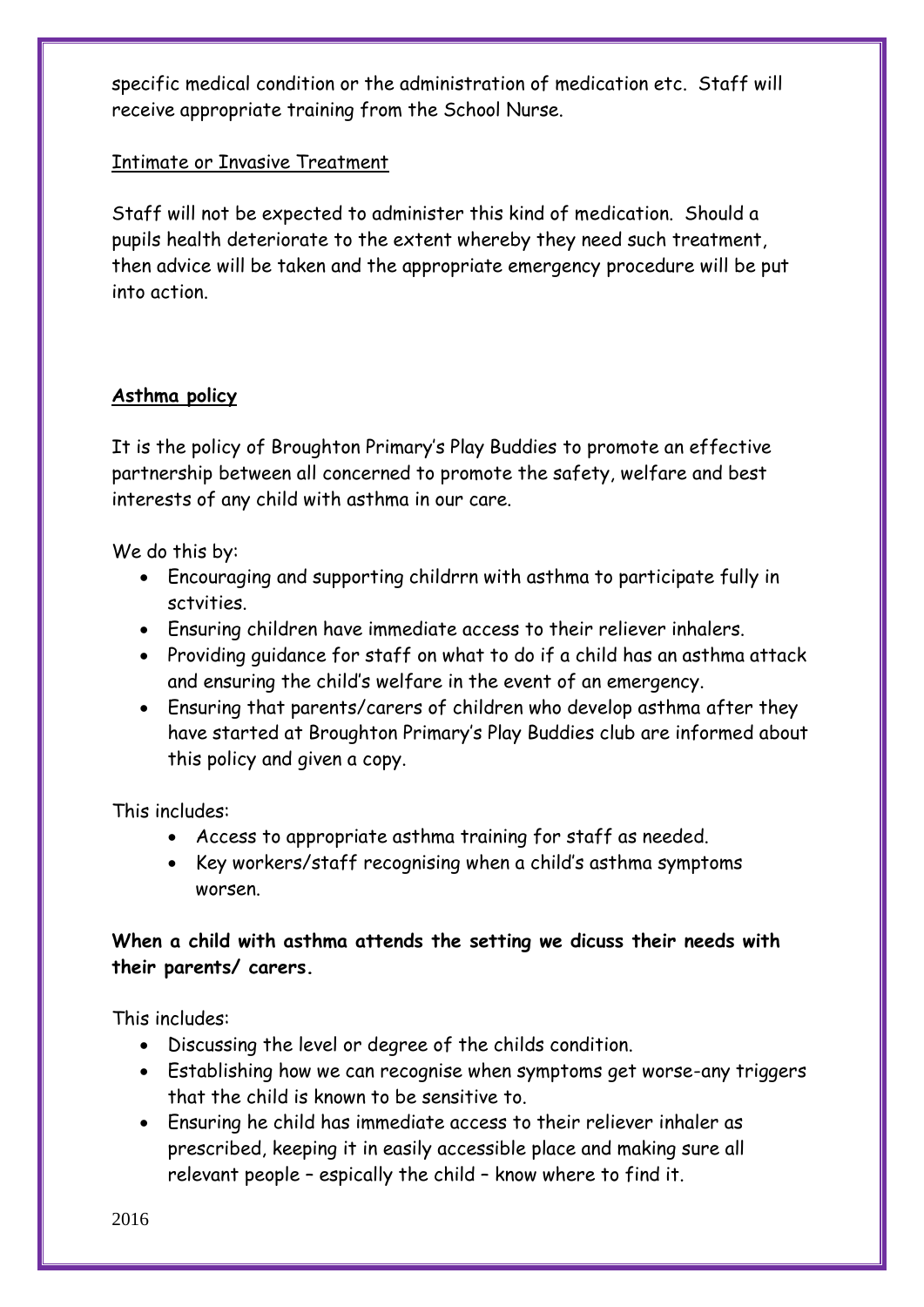- Ensuring that written records are kept clearly detailing information of what medicine is to be taken, when and how often.
- Informing parents/carers that:
	- 1. The inhaler must be prescribed for the child, labelled clearly with their full name.
	- 2. It must not have passed its expiry date
	- 3. A record is kept each time a child takes their inhaler
	- 4. Medication left in the setting must be checked regularly and parents informed if and when replacements are needed.
- Asking parents/carers to bring a spare inhaler to be kept at our provision in case of an emergency
- Keeping and using emergency contact details for next of kin but in the case of an emergency dial 999(in line with our registration form)
- Parents/carers are also referred t our admissions and equality and inclusion policies and procedures.

This medication and asthma policy and procedure was passed for use in Broughton Primary's Play Buddies.

On:............................................................................

By:...............................................................Position:................................................................

By:................................................................Position:...............................................................

By:.................................................................Position:..............................................................

Date of planned review:........................................................................................................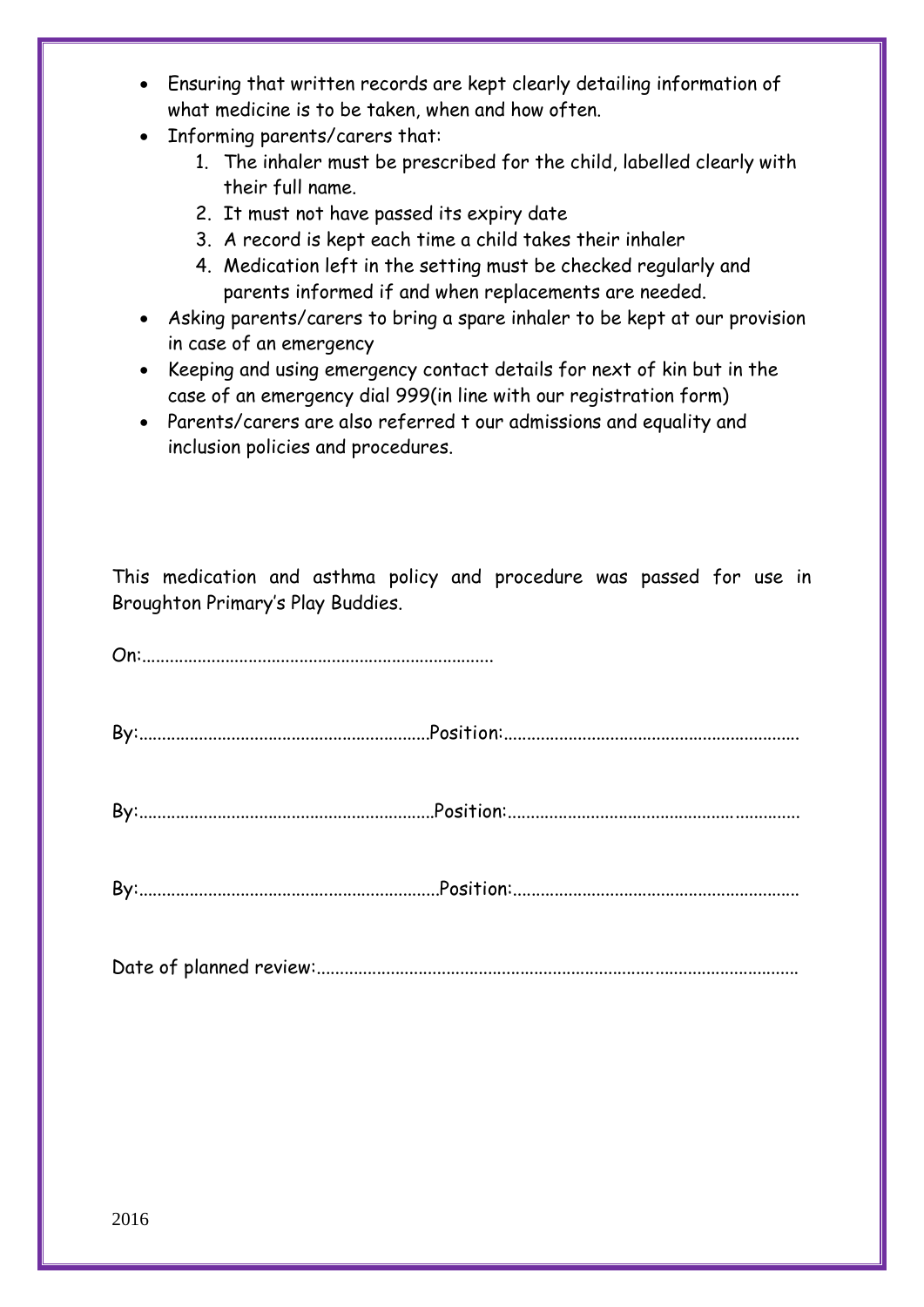# Parental agreement for Play Buddies Club to administer medicine

The club will not give your child medicine unless you complete and sign this form, and the club has a policy that staff can administer medicine.

| Name of School/setting                                                                                                                         |
|------------------------------------------------------------------------------------------------------------------------------------------------|
| Name of Child                                                                                                                                  |
| Date of Birth                                                                                                                                  |
| Group/Class/Form                                                                                                                               |
| Medical condition/illness                                                                                                                      |
| <b>MEDICINE</b>                                                                                                                                |
| Name/Type of medicine (as described on<br>the container)                                                                                       |
| Date dispensed                                                                                                                                 |
| Expiry date                                                                                                                                    |
| Agreed review date to be initiated by<br>(name of staff)                                                                                       |
| Dosage and method                                                                                                                              |
| Timing                                                                                                                                         |
| <b>Special Precautions</b>                                                                                                                     |
| Are there any side effects that the<br>School/setting needs to know about?                                                                     |
| Self Administration                                                                                                                            |
| Procedures to take in an Emergency<br>CONTACT DETAILS                                                                                          |
| Name                                                                                                                                           |
| Daytime Telephone No:<br><u> 1989 - Johann Harry Harry Harry Harry Harry Harry Harry Harry Harry Harry Harry Harry Harry Harry Harry Harry</u> |
| Relationship to Child                                                                                                                          |
| Address                                                                                                                                        |
|                                                                                                                                                |
| 2016                                                                                                                                           |